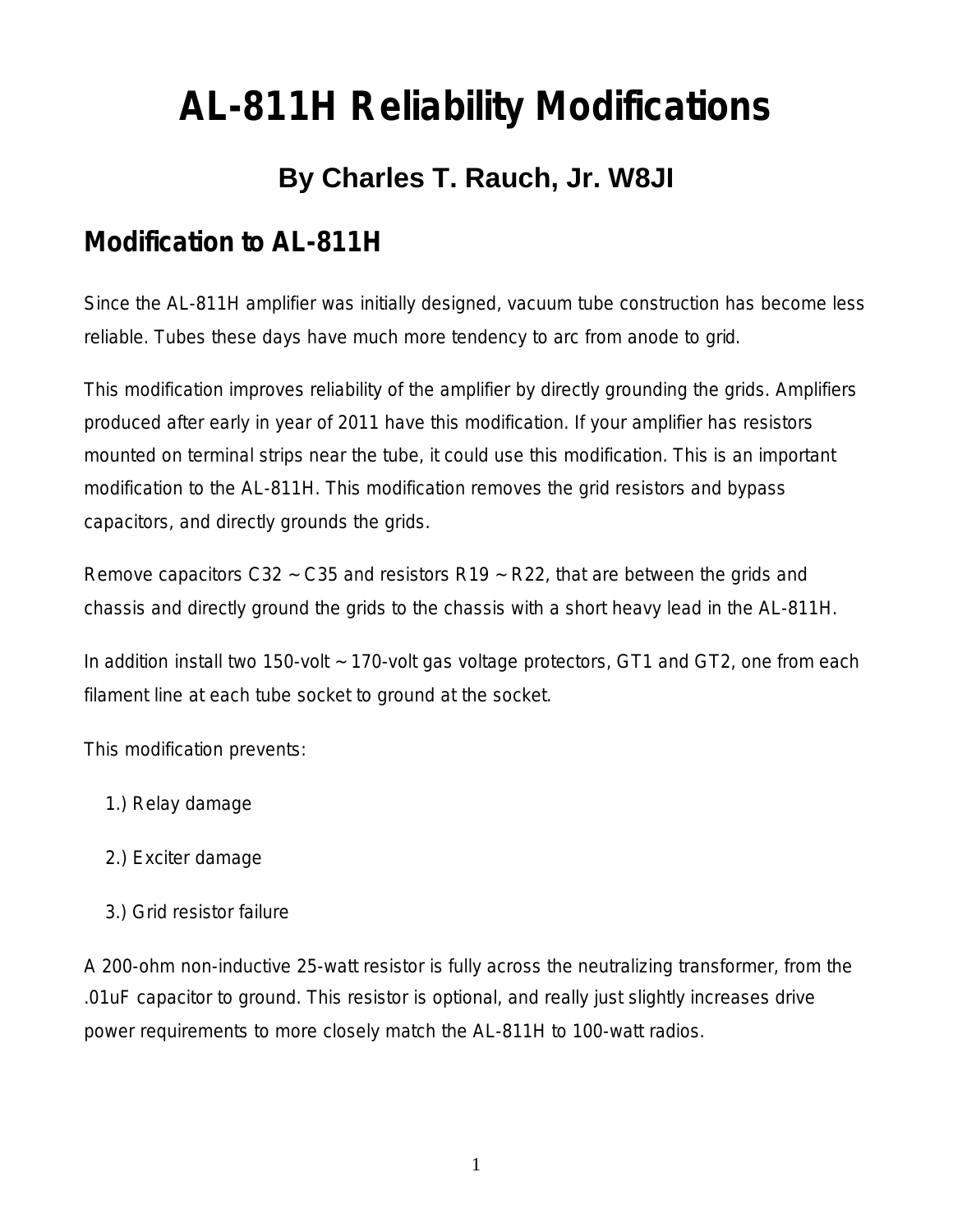

Schematic of circuit after modification

The reason for this modification is that in the original design the capacitors C32 ~ C35 and resistors R19 ~ R22 were initially used to equalize tube load sharing more, but because newer tubes tend to arc more (poor pumping and poorer materials, cleanliness and quality control at the tube manufacturers) it is safer and more reliable to eliminate these components.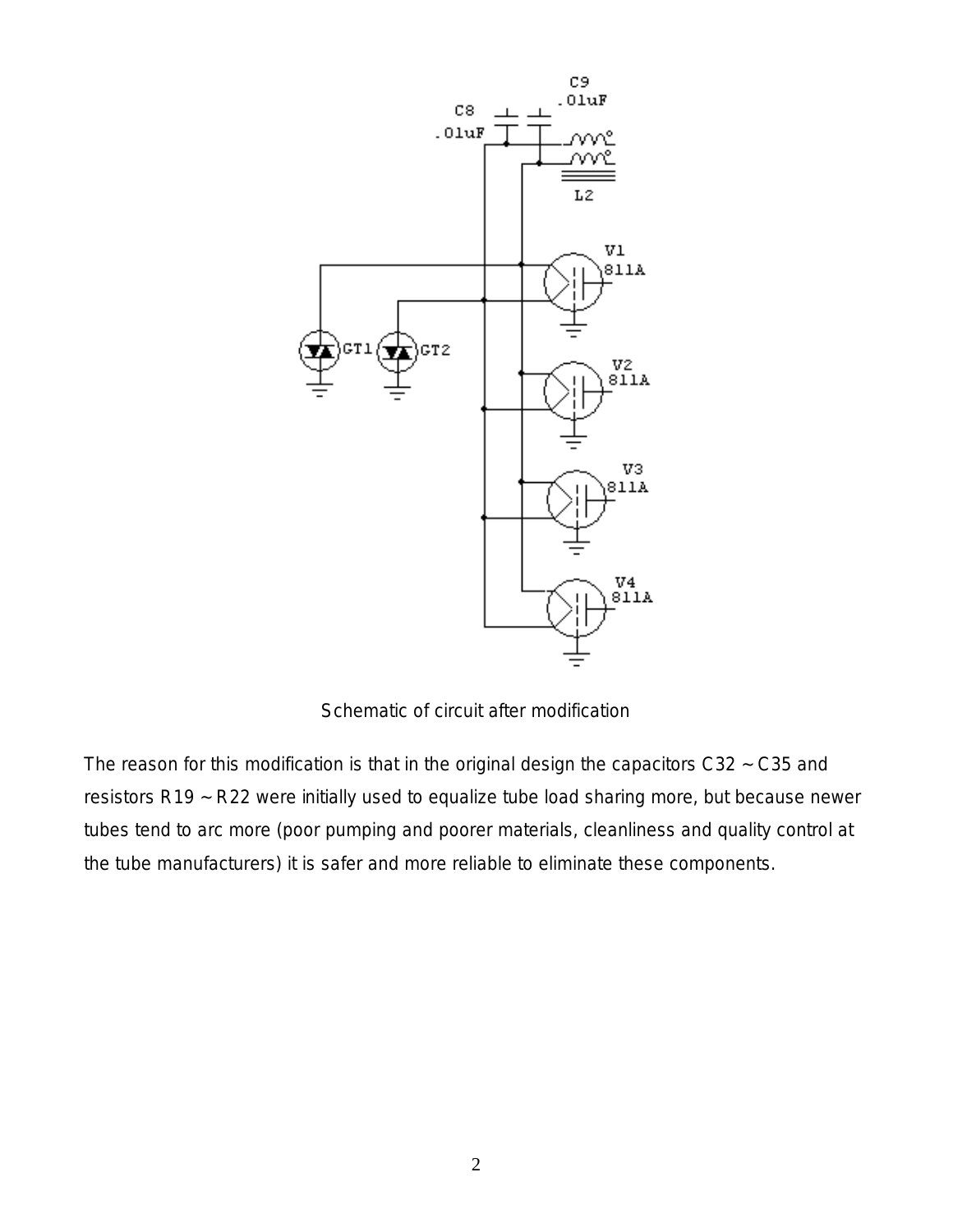

Picture of tube sockets after modification is complete

## **Some AL-811H Myths on Internet**

A few common but false myths are:

#### **811A tubes are critical for grid current**

Factually, the largest number of field failures is damage to anodes from excessive anode heating and low filament emission from poor tube manufacturing quality. Grid related failures are nearly non-existent. The most common cause of operational or customer induced tube failure is *excessive anode dissipation over time. Heat is a function of duty cycle and short-term average dissipation. The 30-second or longer time-period dissipation (dissipation is not the same as output power) must be kept below 60 watts.* For short periods (IVS service) dissipation can be much higher.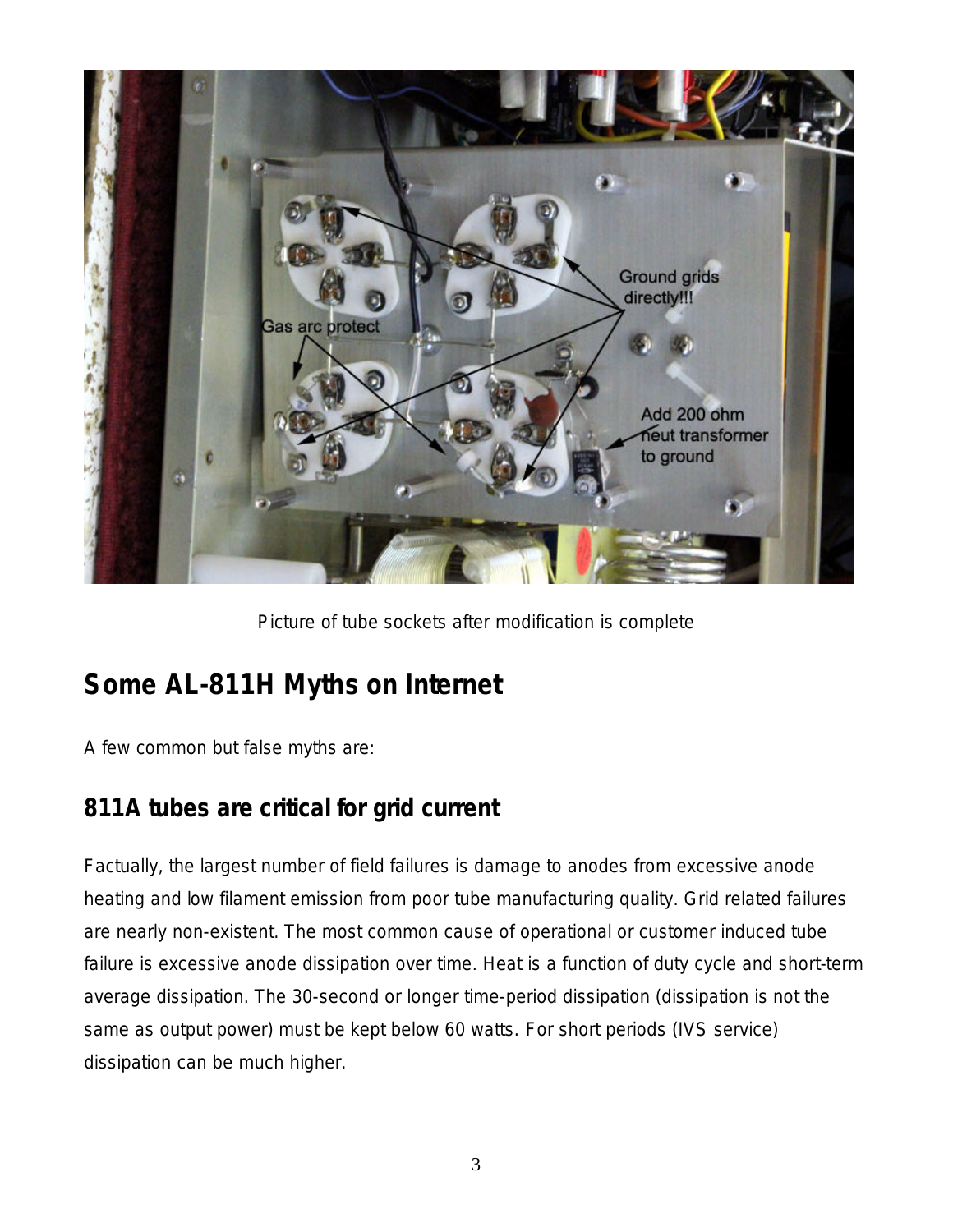#### **Less anode voltage will extend life of 811A tubes**

Anode voltage, within reasonable limits, has nothing to do with tube life or tube arcing. Virtually no tube failures relate to anode voltage.

#### **Life of 811A tubes are extended by more airflow**

811A tubes are designed to be natural convection cooled. Anodes, which produce most of the heat, and the other heat sources, are inside a sealed glass envelope in a vacuum. There is very little heat conduction to the envelope. The vast majority of heat is removed via infrared radiation and radiated to tube surroundings. The only thing the air does is cool the glass enough to prevent damage to seals or the glass envelope itself. External airflow does not measurably improve anode cooling, and anode temperature is the limiting parameter.

#### **The AL-811H pushes the 811A tubes far beyond ratings**

Absolutely true, if you consider operation in ICAS or CCS and not IVS. Keep in mind however the 811H does *not* "push" the tubes any "harder" than Collins did in the 30L1, or Heath did in the Warrior. It has been a long standing tradition to run 811A tubes at about 250 watts dc plate input, which is about 150 ~ 175 watts RF on the anode, per tube. This is why the Collins 30L1 was marketed as a "kilowatt" amplifier. This is over 600 watts output carrier. The problem is not exceeding the 65-watt dissipation for short periods; the problem is exceeding it with enough duty cycle to overheat the anode. The real problem today, other than operator error, is quality and design of tubes.